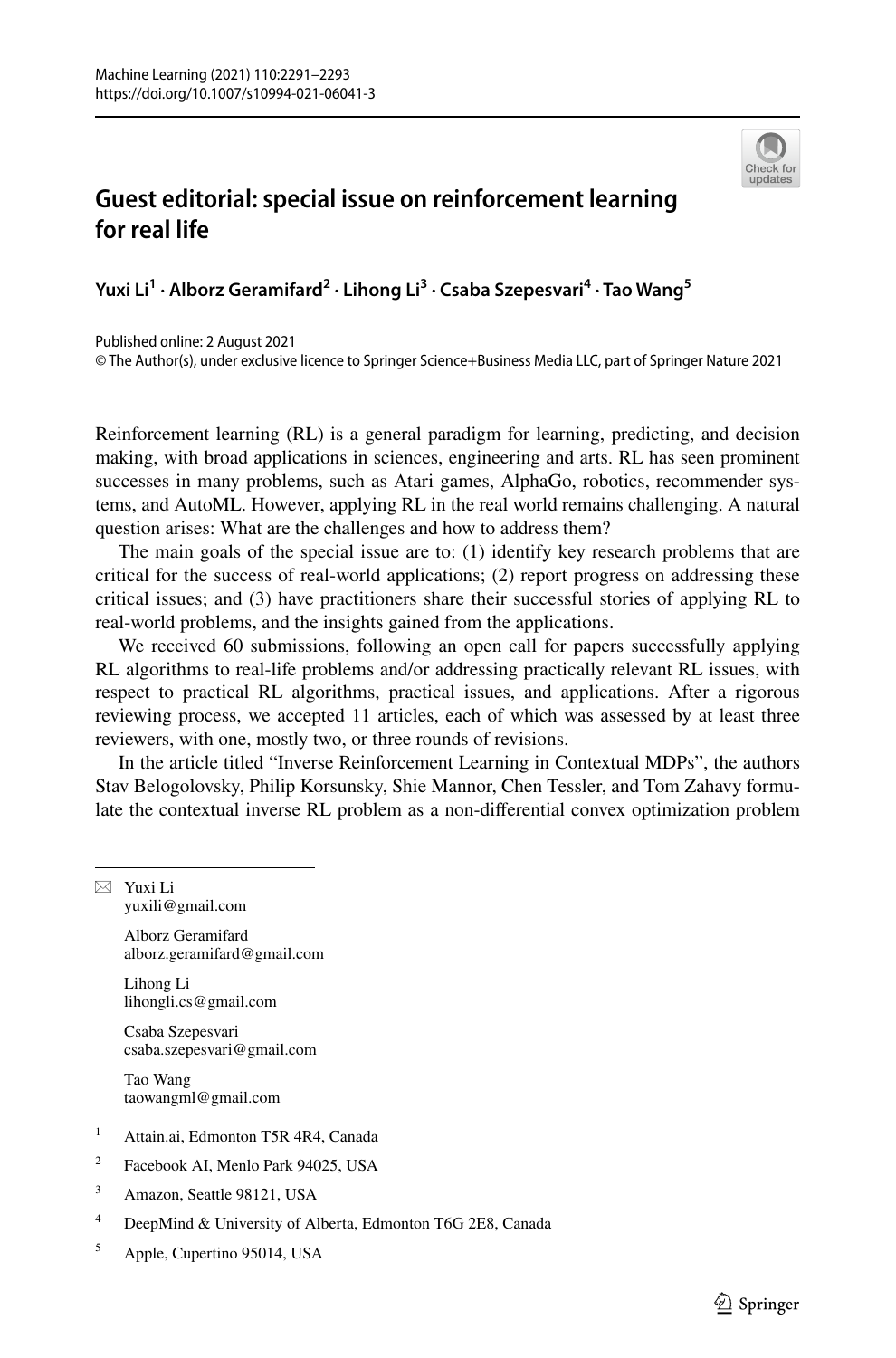and adapt descent methods to compute its subgradients, with both theoretical and empirical analysis, in particular, for zero-shot transfer to unseen contexts, and with applications to sepsis treatment.

The authors Ioannis Boukas, Damien Ernst, Thibaut Théate, Adrien Bolland, Alexandre Huynen, Martin Buchwald, Christelle Wynants, and Bertrand Cornélusse in the article titled "A Deep Reinforcement Learning Framework for Continuous Intraday Market Bidding" study the strategic participation of energy storage to maximize profts in a continuous intraday market with a centralized order book, considering operational constraints, using an asynchronous fitted Q-iteration algorithm for improved sample efficiency.

In the article titled "Bandit Algorithms to Personalize Educational Chatbots", the authors William Cai, Josh Grossman, Zhiyuan Jerry Lin, Hao Sheng, Johnny Tian-Zheng Wei, Joseph Jay Williams, and Sharad Goe develop a rule-based chatbot to explain math concepts, provide practice questions, and offer tailored feedback. They show that a contextual bandit approach outperforms A/B testing with lower cost for personalization in a live deployment of an educational conversational agent.

The authors Gabriel Dulac-Arnold, Nir Levine, Daniel J. Mankowitz, Jerry Li, Cosmin Paduraru, Sven Gowal, and Todd Hester identify nine challenges for RL to be deployed in real-life scenarios, formulating each challenge in MDP, analyzing its efects on recent RL algorithms, presenting existing eforts to address it, and open source a suite of continuous control environments, in the article titled "Challenges of Real-World Reinforcement Learning: Defnitions, Benchmarks & Analysis".

The authors Josiah P. Hanna, Siddharth Desai, Haresh Karnan, Garrett Warnell, and Peter Stone in the article titled "Grounded Action Transformation for Sim-to-Real Reinforcement Learning" study how to transfer policies learned in simulation to real-life scenarios with a humanoid robot, in particular, with stochastic state transitions, and demonstrate performance gains in controlled experiments and with a real robot.

In the article titled "Air Learning: A Deep Reinforcement Learning Gym for Autonomous Aerial Robot Visual Navigation", the authors Srivatsan Krishnan, Behzad Boroujerdian, William Fu, Aleksandra Faust, and Vijay Janapa Reddi introduce an open source simulator for resource-constrained aerial robots, and deploy domain randomization and hardware-in-the-loop techniques for an Unmanned Aerial Vehicles (UAVs) agent on embedded platforms, considering quality-of-fight (QoF) metrics, such as the energy consumed, endurance, and the average trajectory length, and mitigating the hardware gap w.r.t. the discrepancy in the fight time using artifcial delays in training.

In the article titled "Dealing with Multiple Experts and Non-Stationarity in Inverse Reinforcement Learning: An Application to Real-Life Problems", the authors Amarildo Likmeta, Alberto Maria Metelli, Giorgia Ramponi, Andrea Tirinzoni, Matteo Giuliani, and Marcello Restelli introduce batch model-free inverse RL approaches to handling data from multiple experts and non-stationarity in reward functions, and evaluate the performance with scenarios of highway driving, user preference inference in social networks, and water management.

In the article titled "Lessons on Off-policy Methods from a Notification Component of a Chatbot", the authors Scott Rome, Tianwen Chen, Michael Kreisel, and Ding Zhou present their experience applying off-policy techniques to train and evaluate a contextual bandit model for troubleshooting notifcation in a chatbot, considering a null action, a limited number of bandit arms, small data, reward design, logging policy, and model post-training.

The authors Wenjie Shang, Qingyang Li, Zhiwei Qin, Yang Yu, Yiping Meng, and Jieping Ye in the article titled "Partially Observable Environment Estimation with Uplift Inference for Reinforcement Learning based Recommendation" propose to estimate a